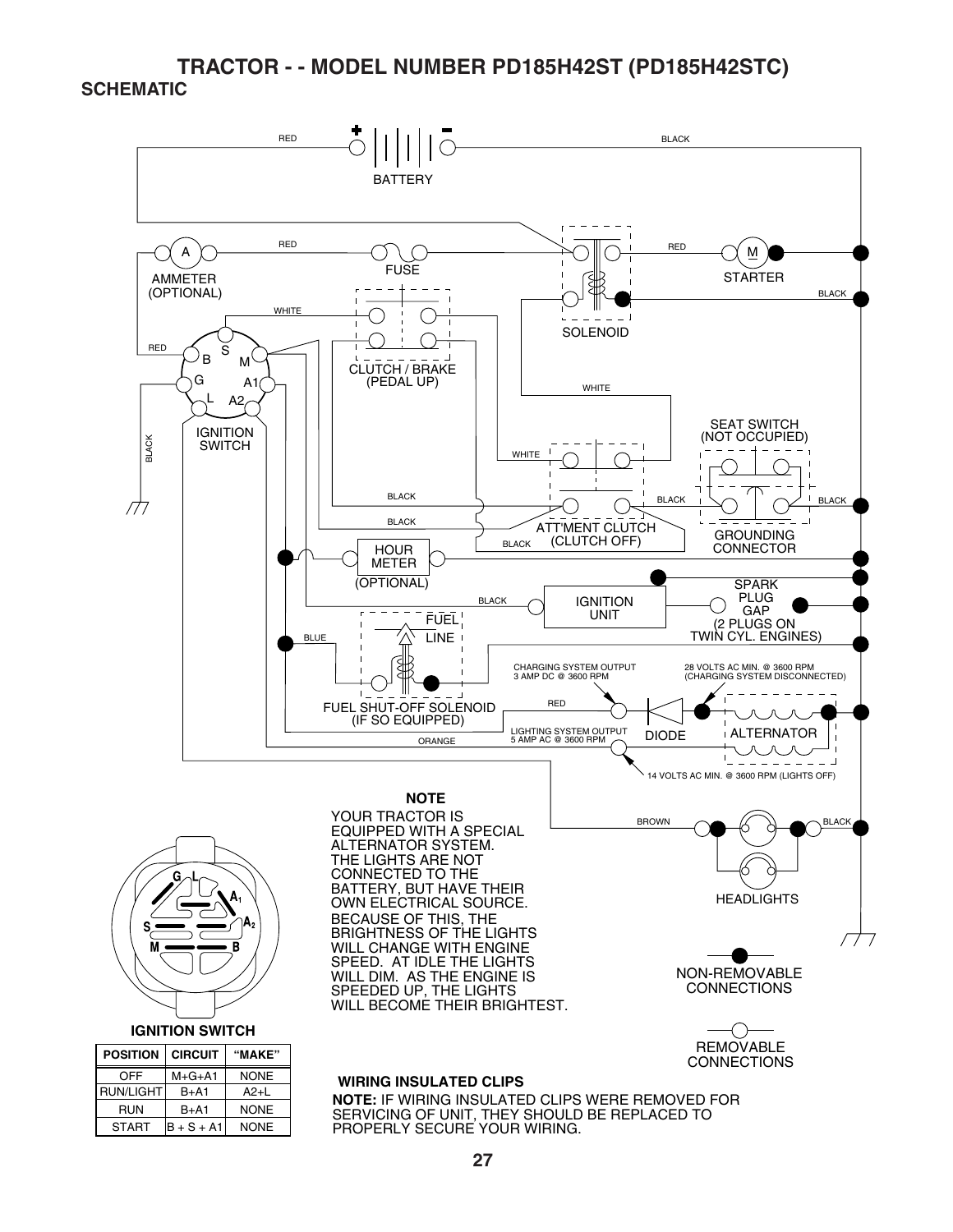**TRACTOR - - MODEL NUMBER PD185H42ST (PD185H42STC) ELECTRICAL** 

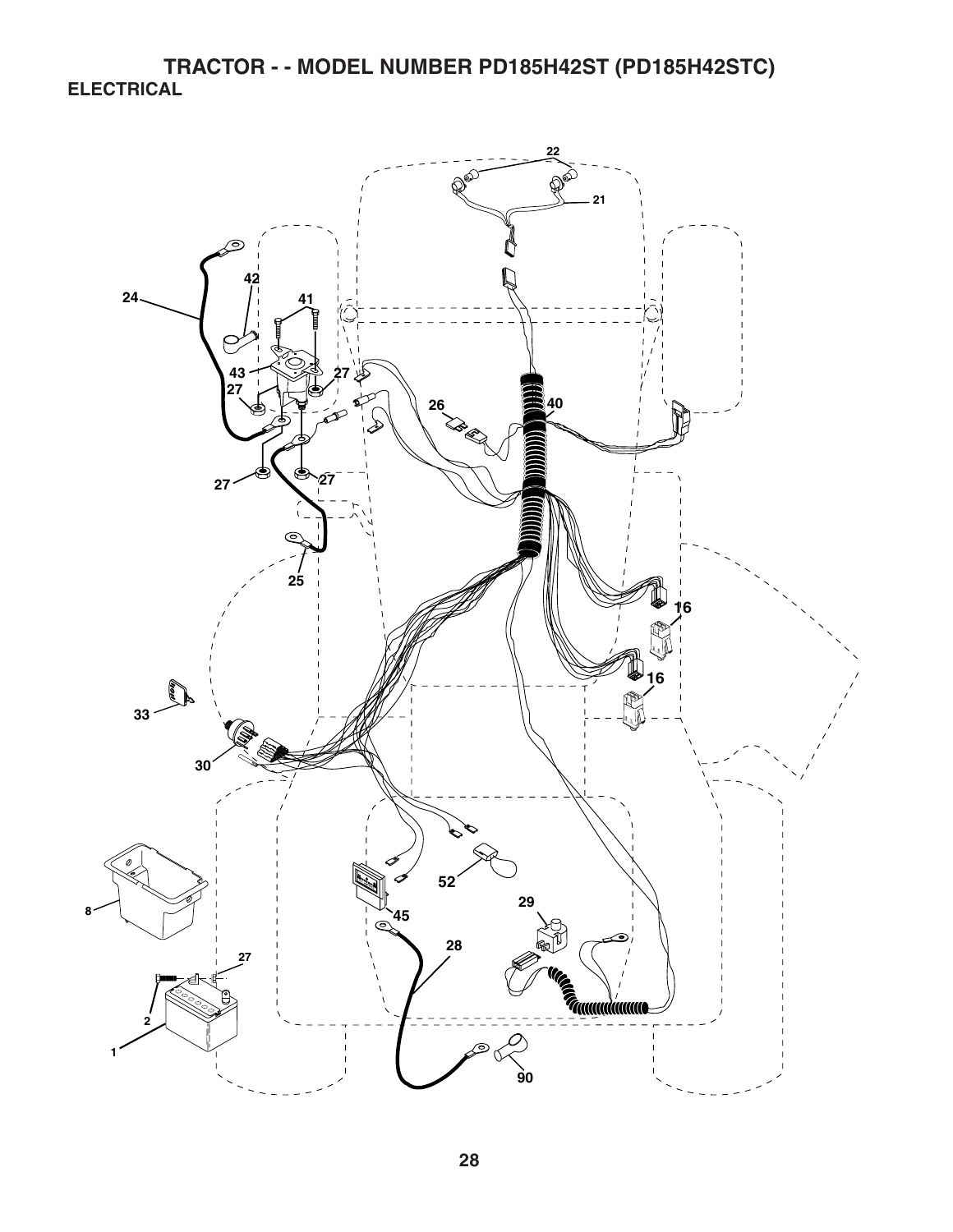**TRACTOR - - MODEL NUMBER PD185H42ST (PD185H42STC) ELECTRICAL** 

|     | <b>PART</b>   |                                                                                                                                            |
|-----|---------------|--------------------------------------------------------------------------------------------------------------------------------------------|
| NO. | NO.           | <b>DESCRIPTION</b>                                                                                                                         |
| 1   | 163465        | Battery                                                                                                                                    |
| 2   | 74760412      | Bolt Hex Hd 1/4-20 unc x 3/4                                                                                                               |
|     | 176689        | <b>Box Battery</b>                                                                                                                         |
|     | 176138        | Switch Interlock                                                                                                                           |
| 21  |               | Harness Socket Light                                                                                                                       |
| 22  | 4152J         | Bulb, Light # 1156                                                                                                                         |
| 24  | 4799J         | <b>Cable Battery</b>                                                                                                                       |
|     |               | Cable Battery 6 Ga. Red w/16 wire 44"                                                                                                      |
|     |               | Fuse                                                                                                                                       |
|     |               | Nut Keps Hex 1/4-20 unc                                                                                                                    |
| 28  | 4207J         | Cable Ground 12" Blk 6 Ga.                                                                                                                 |
| 29  |               | Switch Plunger Nc Gray                                                                                                                     |
|     | 175566        | Switch Ign                                                                                                                                 |
| 33  | 140401        | Key Ign Molded Generic                                                                                                                     |
|     | 179720        | Harness Ign                                                                                                                                |
| 41  | 71110408      | Bolt Fin Hex 1/4-20 unc x 1/2                                                                                                              |
|     |               | Cover Terminal Red                                                                                                                         |
|     | 178861        | Solenoid                                                                                                                                   |
|     |               | Ammeter Rectangular                                                                                                                        |
|     |               | Protection Loop                                                                                                                            |
|     |               | <b>Cover Terminal</b>                                                                                                                      |
|     | 8<br>42<br>90 | KEY<br>16<br>183759<br>25 146147<br>26 175158<br>27 73510400<br>121305X<br>30<br>40<br>131563<br>43 —<br>45 121433X<br>52 141940<br>180449 |

**NOTE:** All component dimensions given in U.S. inches 1 inch  $= 25.4$  mm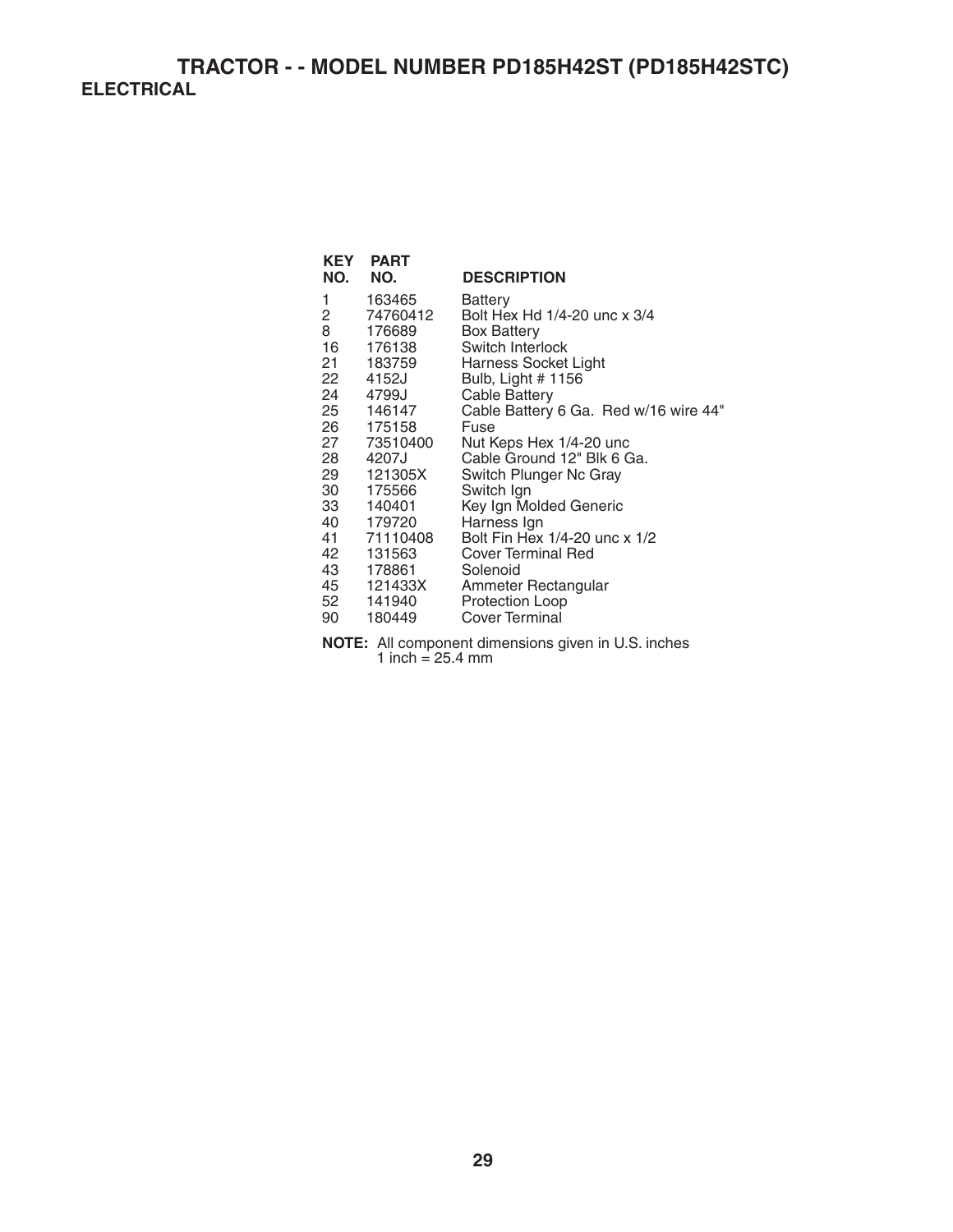**CHASSIS** 

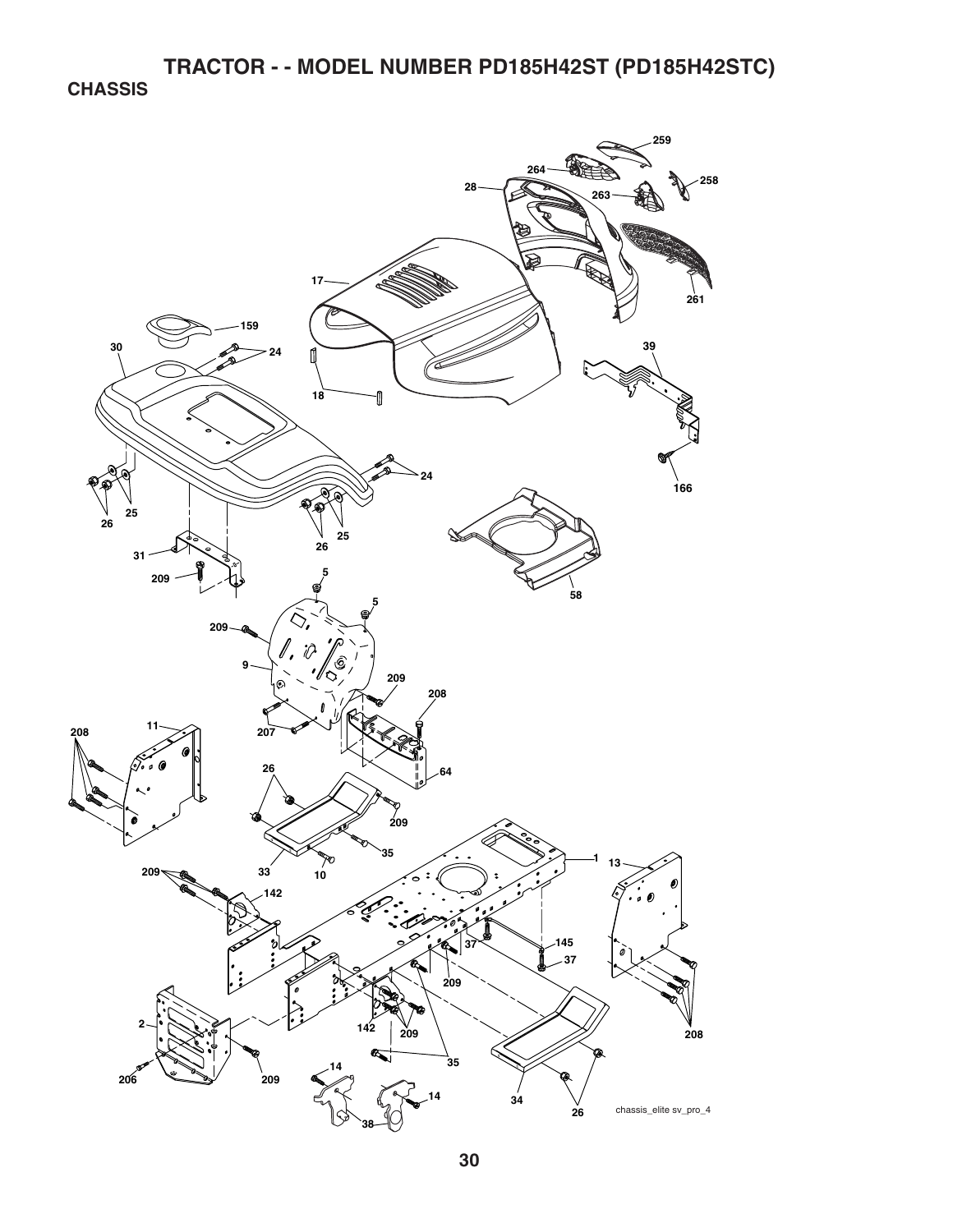**CHASSIS** 

| <b>KEY</b><br>NO.                                                                                                                                                                                                                                   | <b>PART</b><br>NO.                                                                                                                                                                                                                                                                                                                                                                                                                                                     | <b>DESCRIPTION</b>                                                                                                                                                                                                                                                                                                                                                                                                                                                                                                                                                                                                                                                                                                                                                                                                                                       |
|-----------------------------------------------------------------------------------------------------------------------------------------------------------------------------------------------------------------------------------------------------|------------------------------------------------------------------------------------------------------------------------------------------------------------------------------------------------------------------------------------------------------------------------------------------------------------------------------------------------------------------------------------------------------------------------------------------------------------------------|----------------------------------------------------------------------------------------------------------------------------------------------------------------------------------------------------------------------------------------------------------------------------------------------------------------------------------------------------------------------------------------------------------------------------------------------------------------------------------------------------------------------------------------------------------------------------------------------------------------------------------------------------------------------------------------------------------------------------------------------------------------------------------------------------------------------------------------------------------|
| 1<br>2<br>5<br>9<br>10 <sup>1</sup><br>11<br>13<br>14<br>17<br>18<br>24<br>26<br>28<br>30<br>31<br>33<br>34<br>35<br>37<br>38<br>39<br>58<br>64<br>142<br>145<br>159<br>166<br>206<br>208<br>209<br>258<br>259<br>261<br>263<br>264<br>$ -$<br>$ -$ | 174619<br>176554<br>155272<br>187846X012 Dash P/L<br>72140608<br>174996<br>17490608<br>183393X428 Hood<br>184921<br>- 27780616<br>סססחפי<br>סס<br>183828<br>169470X428 Fender<br>136619<br>179716X428 Footrest LH<br>179717X428 Footrest RH<br>72110606<br>17490508<br>175710<br>174714<br>184322<br>154798<br>175702<br>156524<br>169473X428 Cupholder<br>191611<br>170165<br>17670608<br>17000612<br>183829Z428 Insert Grille<br>183832<br>183833<br>5479J<br>187801 | Chassis<br>Drawbar<br><b>Bumper Hood/Dash</b><br>Bolt Carriage 3/8-16 x 1<br>Panel Dash Lh<br>179174X010 Panel Dash Rh<br>Screw Thdrol 3/8-16 x 1/2<br><b>Bumper Hood</b><br>Bolt Fin Hex 3/8-16 unc x 1 Gr. 5<br>Nut Lock Hex W/Ins 3/8-16 unc<br>Grille/Lens Asm (Includes Nos. 258, 259, 261, 263, 264)<br><b>Bracket Fender</b><br>Bolt RDHD SHT SQNK 3/8-16 x 3/4<br>Screw Thdrol 6/16-18 x 1/2 TYT<br>Bracket Asm Pivot Mower Rear<br><b>Bracket Pivot</b><br>Duct Air<br>Dash Lower STLT<br><b>Plate Reinforcement STLT</b><br>Rod Pivot Chassis/Hood<br>Screw 10 x 3/4 Single Lead-Hex<br>Bolt Shoulder 5/16-18<br>Screw Thdrol 3/8-16 x 1/2<br>Screw Hexwsh Thdr 3/8-16 x 3/4<br>183835X599 Lens Grille Pro RH<br>183834X599 Lens Grille Pro LH<br><b>Bezel Grille LH</b><br><b>Bezel Grille RH</b><br>Plug BTN BIK<br><b>Plug Dome Plastic</b> |

**NOTE:** All component dimensions given in U.S. inches 1 inch  $= 25.4$  mm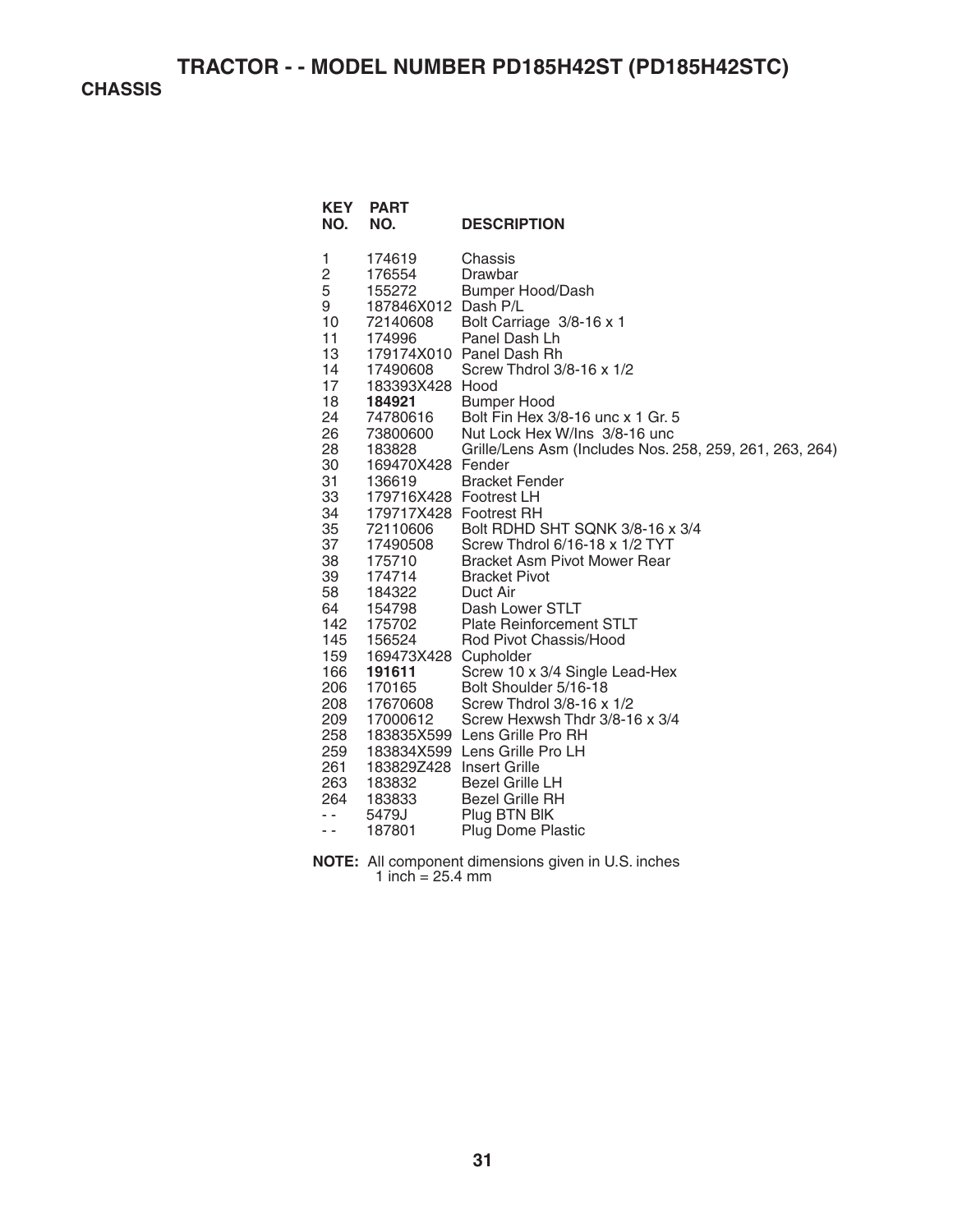**DRIVE** 

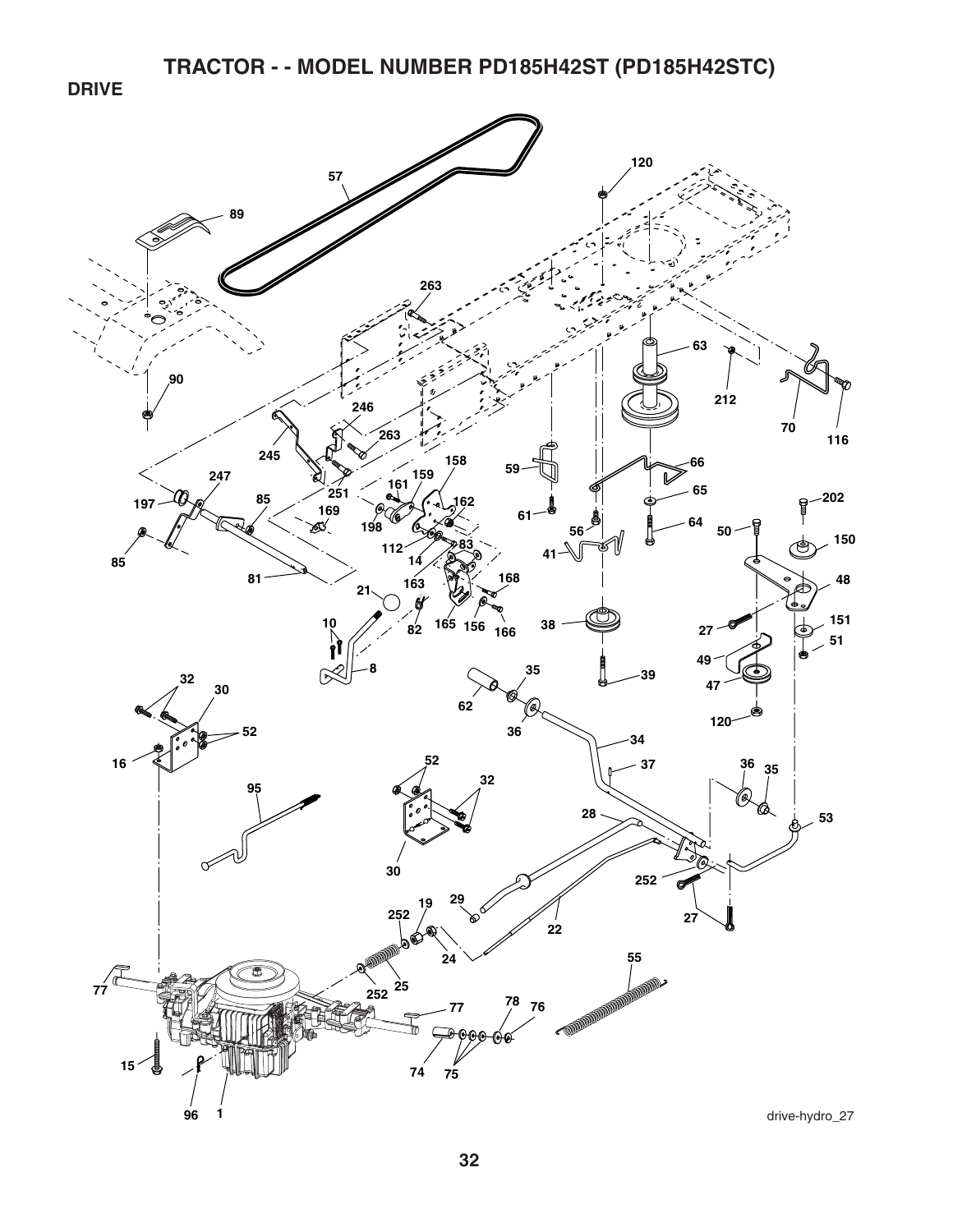**DRIVE** 

| <b>KEY</b><br>NO.                                                                                                          | <b>PART</b><br>NO.                                                                                                                                                                                                            | <b>DESCRIPTION</b>                                                                                                                                                                                                                                                                                                                                                                                                                                                                                                       | <b>KEY</b><br>NO.                                                                                                                 | <b>PART</b><br>NO.                                                                                                                                                                                                     | <b>DESCRIPTION</b>                                                                                                                                                                                                                                                                                                                                                                                                                                                                                                                                                                     |
|----------------------------------------------------------------------------------------------------------------------------|-------------------------------------------------------------------------------------------------------------------------------------------------------------------------------------------------------------------------------|--------------------------------------------------------------------------------------------------------------------------------------------------------------------------------------------------------------------------------------------------------------------------------------------------------------------------------------------------------------------------------------------------------------------------------------------------------------------------------------------------------------------------|-----------------------------------------------------------------------------------------------------------------------------------|------------------------------------------------------------------------------------------------------------------------------------------------------------------------------------------------------------------------|----------------------------------------------------------------------------------------------------------------------------------------------------------------------------------------------------------------------------------------------------------------------------------------------------------------------------------------------------------------------------------------------------------------------------------------------------------------------------------------------------------------------------------------------------------------------------------------|
| 1<br>8<br>10<br>14<br>15<br>16<br>19<br>21<br>22<br>24<br>25<br>27<br>28<br>29<br>30<br>32<br>34<br>35<br>36               | .<br>165619<br>76020416<br>10040400<br>74490544<br>73800500<br>73800600<br>140845<br>178141<br>73350600<br>106888X<br>76020412<br>175765<br>71673<br>169592<br>74760512<br>175578<br>120183X<br>19211616                      | Transaxle Peerless LTH 2000<br>(Order Parts From Transaxle Manu-<br>facturer)<br><b>Rod Shift</b><br>Pin Cotter 1/8 x 1 CAD<br>Washer Lock Hvy Helical<br>Bolt, Hex FLGHD 5/16-18 Gr. 5<br>Nut Lock Hex W/Ins 5/16-18 unc<br>Nut Lock Hex W/Wsh 3/8-16 unc<br>Knob, Round 1/2-13<br>Rod, Brake Hydro<br>Nut<br>Spring, Brake Rod<br>Pin Cotter 1/8 x 3/4 CAD.<br>Rod, Parking Brake<br>Cap, Parking Brake<br>Bracket, Transaxle<br>Bolt Hex Hd 5/16-18 unc x 3/4<br>Shaft, Foot Pedal<br>Bearing, Nylon<br>Washer        | 70<br>74<br>75<br>76<br>77<br>78<br>81<br>82<br>83<br>85<br>89<br>90<br>95<br>96<br>112<br>116<br>120<br>150<br>151<br>156<br>158 | 134683<br>137057<br>121749X<br>12000001<br>123583X<br>121748X<br>178139<br>123782X<br>19171216<br>150360<br>142432<br>178134<br>4497H<br>19091210<br>72140608<br>73900600<br>175456<br>19133210<br>166002<br>165589    | <b>Guide Belt</b><br>Spacer, Axle<br>Washer 25/32 x 1-1/4 x 16 Ga.<br>E-Ring<br>Key, Square<br>Washer 25/32 x 1-5/8 x 16 Ga.<br>Shaft Asm. Cross Hydro<br>Spring Torsion T/A<br>Washer 17/32 x 3/4 x 16 Ga.<br>Nut Lock Center 1/4-28<br>169373X428 Console, Shift<br>Screw Hex Wsh Hi-Lo 1/4-1/2 unc<br>Disconnect Asm. Rod Bypass LTH<br>Retainer Spring 1" Zinc/Cad<br>Washer 9/32 x 3/4 x 10 Ga.<br>Bolt RDHD SQNK 3/8-16 unc x 1<br>Nut Lock Flg 3/8-16 unc<br><b>Spacer Retainer</b><br>Washer 13/32 x 2 x 10 Ga.<br>Washer Srrted 5/16 ID x 1.125<br><b>Bracket Shift Mount</b> |
| 37<br>38<br>39<br>41<br>47<br>48<br>49<br>50<br>51<br>52<br>53<br>55<br>56<br>57<br>59<br>61<br>62<br>63<br>64<br>65<br>66 | 1572H<br>179114<br>72110622<br>175556<br>127783<br>154407<br>123205X<br>72110612<br>73680600<br>73680500<br>105710X<br>105709X<br>17060620<br>178138<br>169691<br>17120614<br>8883R<br>175410<br>173937<br>10040700<br>154778 | Pin, Roll<br>Pulley, Composite<br>Bolt Rdhd 3/8-16 unc x 2-3/4 Gr. 5<br>Keeper, Belt Idler<br>Pulley, Idler, V-Groove<br>Bellcrank Clutch Grnd Drv STL<br>Retainer, Belt<br>Bolt Carr Sh 3/8-16 x 1-1/2 Gr. 5<br>Nut Crownlock 3/8-16 unc<br>Nut Crownlock 5/16-18 unc<br>Link, Clutch<br>Spring, Return, Clutch<br>Screw 3/8-16 x 1-1/4<br>V-Belt, Ground Drive<br>Keeper, Center Span<br>Screw 3/8-16 x .875<br>Cover, Pedal<br>Pulley, Engine<br>Bolt Hex 7/16-20 x 4 x Gr. 5-1.5 Thr<br>Washer<br>Keeper Belt Engine | 159<br>161<br>162<br>163<br>165<br>166<br>168<br>169<br>197<br>198<br>202<br>212<br>245<br>246<br>247<br>251<br>252<br>263        | 183900<br>72140406<br>73680400<br>74780416<br>165623<br>17490510<br>165492<br>165580<br>169613<br>169593<br>72110614<br>145212<br>178122<br>178121<br>181462<br>17060516<br>19131616<br>17000612<br>1 inch = $25.4$ mm | Hub Shift<br>Bolt Rdhd Sqnk 1/4-20 x 3/4 Gr. 5<br>Nut Crownlock 1/4-20 unc<br>Bolt Hex Fin 1/4-20 unc x 1 Gr. 5<br><b>Bracket Pivot Lever</b><br>Screw 5/16-18 x 5/8<br>Bolt Shoulder 5/16-18 x .561<br>Plate Fastening Lt<br>Nyliner Snap-In 5/8" ID<br>Washer Nyl 7/8 ID x .105<br>Bolt Carr Sh 3/8-16 x 1-3/4 Gr. 5<br>Nut Hex flange Lock<br>Strap Torque LH<br>Strap Torque RH<br><b>Link Shift Transaxle</b><br>Screw 5/16-18 x 1<br>Washer 13/32 x 1 x 16 Ga.<br>Screw Hex Wsh Thdr 3/8-16 x 3/4<br><b>NOTE:</b> All component dimensions given in U.S. inches                  |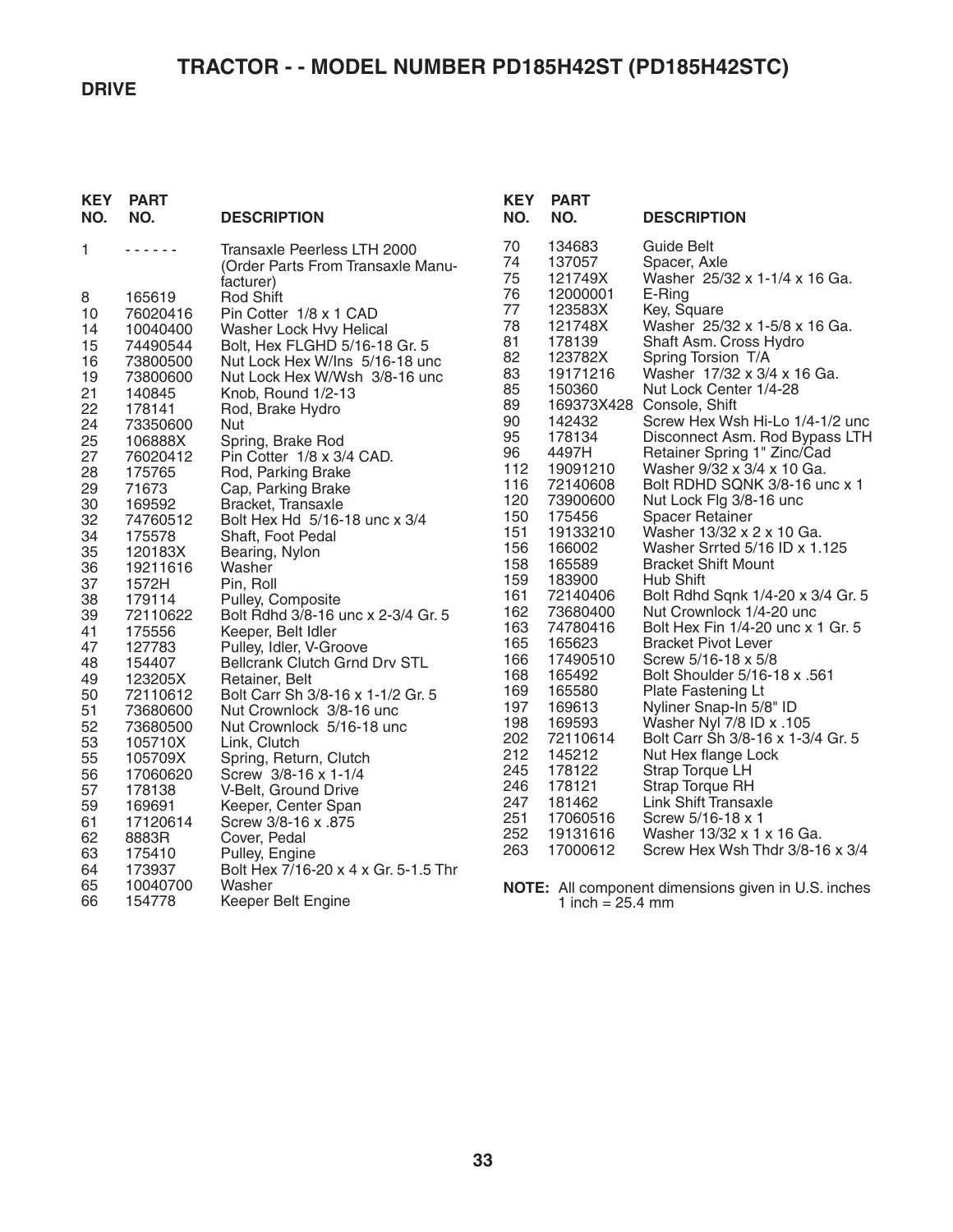## **TRACTOR - - MODEL NUMBER PD185H42ST (PD185H42STC) STEERING ASSEMBLY**



steering\_pl.lt\_47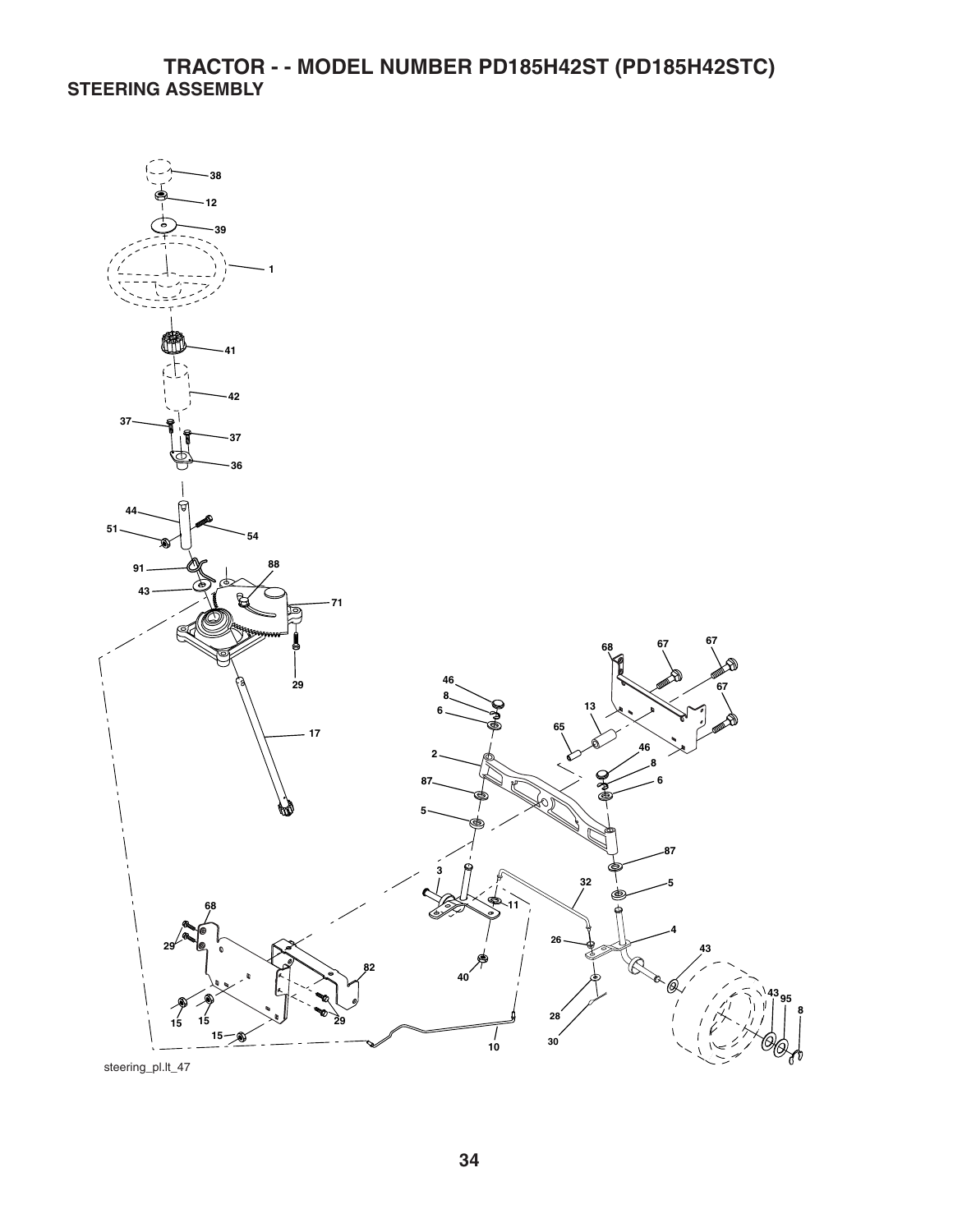**TRACTOR - - MODEL NUMBER PD185H42ST (PD185H42STC) STEERING ASSEMBLY** 

| <b>KEY</b><br>NO. | <b>PART</b><br>NO. | <b>DESCRIPTION</b>                |
|-------------------|--------------------|-----------------------------------|
| 1                 | 184704X428         | <b>Wheel Steering</b>             |
| $\overline{c}$    | 184706             | Axle Asm Cast Iron LT             |
| 3                 | 169840             | Spindle Asm LH                    |
| 4                 | 169839             | Spindle Asm RH                    |
| 5                 | 6266H              | Bearing Race Thrust Harden        |
| 6                 | 121748X            | Washer 25/32 x 1-5/8 x 16 Ga.     |
| 8                 | 12000029           | Ring Klip #t5304-75               |
| 10                | 175121             | Link Drag                         |
| 11                | 10040600           | Washer Lock Hvy Hlcl Spr 3/8      |
| 12                | 73940800           | Nut Hex Jam Toplock 1/2-20 unf    |
| 13                | 136518             | Spacer Brg Axle Front             |
| 15                | 145212             | Nut Hex Flange Lock               |
| 17                | 180641             | Shaft Asm Steering                |
| 26                | 126847X            | <b>Bushing Link Drag</b>          |
| 28                | 19131416           | Washer 13/32 x 7/8 x 16 Ga.       |
| 29                | 17000612           | Screw 3/8-16 x .75                |
| 30                | 76020412           | Pin Cotter 1/8 x 3/4              |
| 32                | 130465             | <b>Rod Tie</b>                    |
| 36                | 155099             | <b>Bushing Strg</b>               |
| 37                | 152927             | Screw                             |
| 38                | 159946X428         | Insert Cap Strg Wh                |
| 39                | 19182411           | Washer 9/16 x 1 1/20 x 11 Ga.     |
| 40                | 73540600           | Crownlock nut                     |
| 41                | 159945             | <b>Adaptor Wheel Strg</b>         |
| 42                | 145054X428         | Boot Steering Dash                |
| 43                | 121749X            | Washer 25/32 x 1 1/4 x 16 Ga.     |
| 44                | 180640             | <b>Extension Steering Shaft</b>   |
| 46                | 121232X            | Cap Spindle Fr Top Blk            |
| 51                | 73540400           | Nut Crownlock 1/4-28              |
| 54                | 71130420           | Bolt Hex 1/4-28 unf x 1-1/4 Gr. 8 |
| 65                | 160367             | Spacer Brace Axle                 |
| 67                | 72110618           | Bolt RDHD SQNK 3/8-16 x 2 1/4     |
| 71                | 175146             | <b>Steering Asm</b>               |
| 68                | 169827             | Axle, Brace                       |
| 82                | 169835             | <b>Bracket Susp Chassis Front</b> |
| 87                | 173966             | Washer Flat .781 x 1-1/2 x .14    |
| 88                | 175118             | Bolt Shoulder 7/16-20 unc         |
| 91                | 175553             | <b>Clip Steering</b>              |
| 95                | 188967             | 060. Washer Harden .739 x 1.637 x |

**NOTE:** All component dimensions given in U.S. inches 1 inch =  $25.4 \, \text{mm}$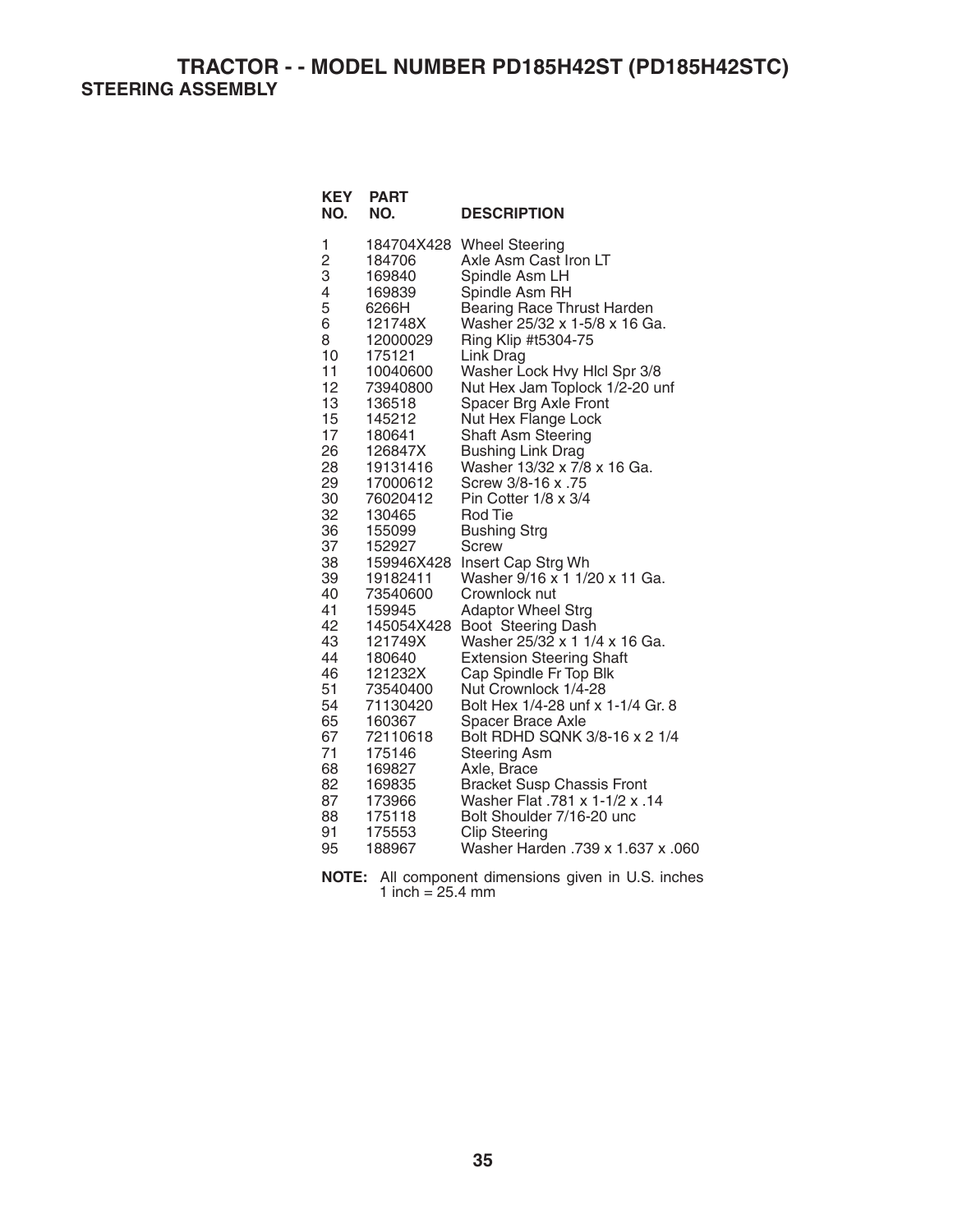## **TRACTOR - - MODEL NUMBER PD185H42ST (PD185H42STC) SEAT ASSEMBLY**



seat\_lt.knob\_1

| <b>KEY</b><br>NO.                                 | <b>PART</b><br>NO.                                                                                                    | <b>DESCRIPTION</b>                                                                                                                                                                                                                                                   | <b>KEY</b><br>NO.                                  | <b>PART</b><br>NO.                                                                                                               |
|---------------------------------------------------|-----------------------------------------------------------------------------------------------------------------------|----------------------------------------------------------------------------------------------------------------------------------------------------------------------------------------------------------------------------------------------------------------------|----------------------------------------------------|----------------------------------------------------------------------------------------------------------------------------------|
| 2<br>3<br>4<br>5<br>6<br>8<br>9<br>10<br>11<br>12 | 188712<br>140551<br>71110616<br>19131610<br>145006<br>73800600<br>124181X<br>17000616<br>19131614<br>182493<br>166369 | Seat<br>Bracket Pivot Seat 8 720<br>Bolt Fin Hex 3/8-16 unc x 1<br>Washer 13/32 x 1 x 10 Ga.<br>Clip Push-In<br>Nut Hex w/lns, 3/8-16 unc<br>Spring Seat Cprsn 2 250 Blk Zi<br>Screw 3/8-16 x 1.5 Smgml<br>Washer 13/32 x 1 x 14 Ga.<br>Pan Seat<br><b>Knob Seat</b> | 13<br>14<br>15<br>16<br>17<br>21<br>22<br>24<br>25 | 121248X<br>72050412<br>134300<br>121250X<br>123976X<br>171852<br>73800500<br>19171912<br>127018X<br>NOTE: All comp<br>1 inch $=$ |
|                                                   | 121246X                                                                                                               | <b>Bracket Mounting Switch</b>                                                                                                                                                                                                                                       |                                                    |                                                                                                                                  |

| <b>KEY</b><br>NO. | <b>PART</b><br>NO. | <b>DESCRIPTION</b>              |
|-------------------|--------------------|---------------------------------|
| 13                | 121248X            | Bushing Snap Blk Nyl 50 ld      |
| 14                | 72050412           | Bolt Rdhd Sqnk 1/4-20 x 1-1/2   |
| 15                | 134300             | Spacer Split 28x 88             |
| 16                | 121250X            | Spring Cprsn                    |
| 17                | 123976X            | Nut Lock 1/4 Lge Flg Gr. 5 Zinc |
| 21                | 171852             | Bolt Shoulder 5/16-18 unc       |
| 22                | 73800500           | Nut Hex Lock W/Ins 5/16-18      |
| 24                | 19171912           | Washer 17/32 x 1-3/16 x 12 Ga.  |
| 25                | 127018X            | Bolt Shoulder 5/16-18 x 62      |

**NOTE:** All component dimensions given in U.S. inches 1 inch  $= 25.4$  mm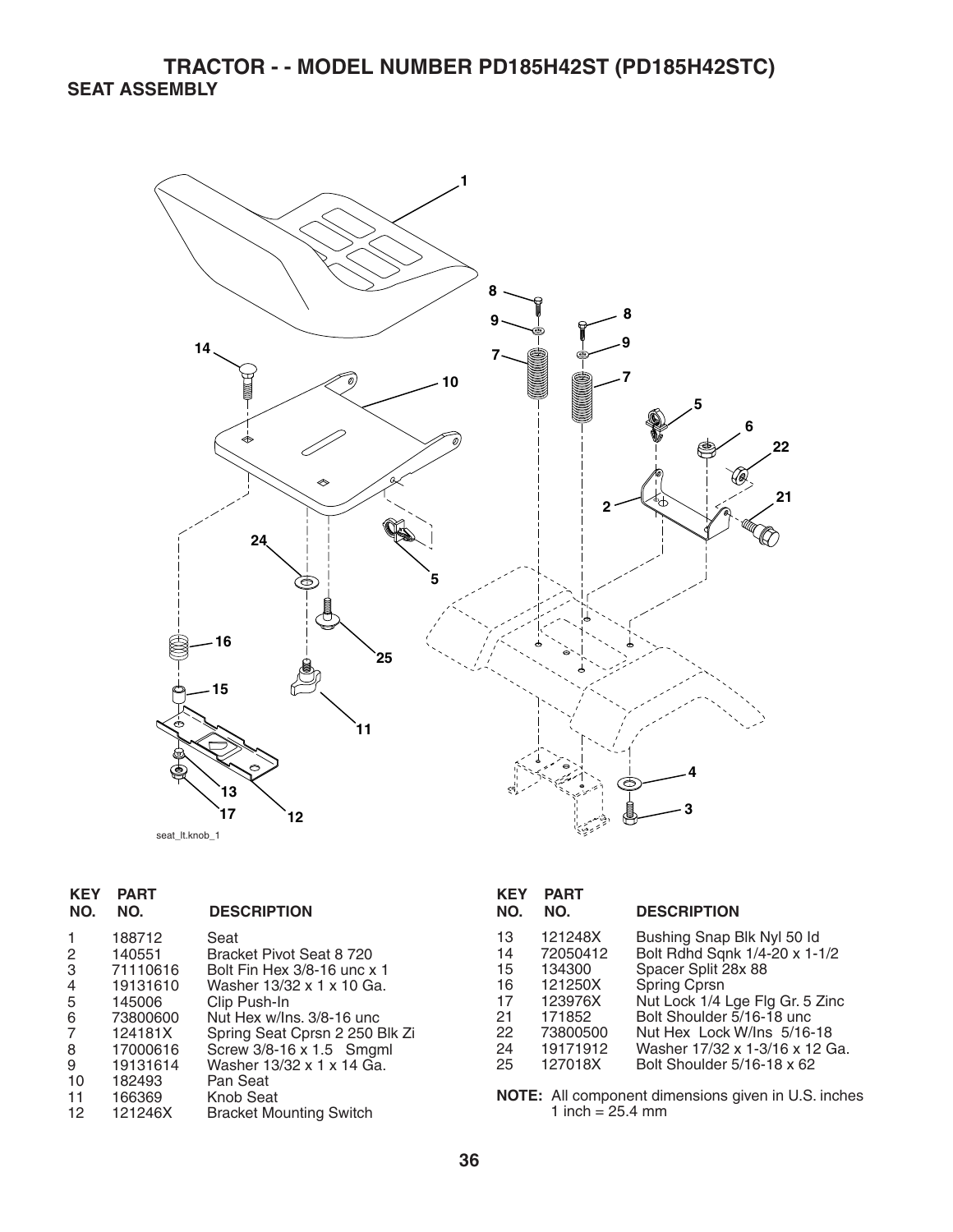**DECALS** 



#### **WHEELS AND TIRES**



| <b>KEY</b><br>NO.                                     | <b>PART</b><br>NO. | <b>DESCRIPTION</b>                 |  |
|-------------------------------------------------------|--------------------|------------------------------------|--|
| 1                                                     | 59192              | Cap Valve Tire                     |  |
| 2                                                     | 65139              | <b>Stem Valve</b>                  |  |
| 3                                                     | 106222X            | Tire $FT 15 \times 60 - 6$ Service |  |
| 4                                                     | 59904              | Tube Front (Service Item Only)     |  |
| 5                                                     | 106732X421         | Rim Asm 6" front Service           |  |
| 6                                                     | 278H               | Fitting Grease (Front Wheel Only)  |  |
| 7                                                     | 9040H              | Bearing Flange (Front Wheel nly)   |  |
| 8                                                     | 106108X421         | Rim Asm 8" rear Service            |  |
| 9                                                     | 122082X            | Tire R T 20 x 10-8 Service         |  |
| 10                                                    | 7152J              | Tube Rear (Service Item Only)      |  |
| 11                                                    | 104757X421         | Cap Axle Blk 1 50 x 1 00           |  |
|                                                       | 144334             | Sealant, Tire (10 oz. Tube)        |  |
| All component dimensions given in LLS inches<br>ΝΩΤΕ· |                    |                                    |  |

All component dimensions given in U.S. inches 1 inch =  $25.4 \, \text{mm}$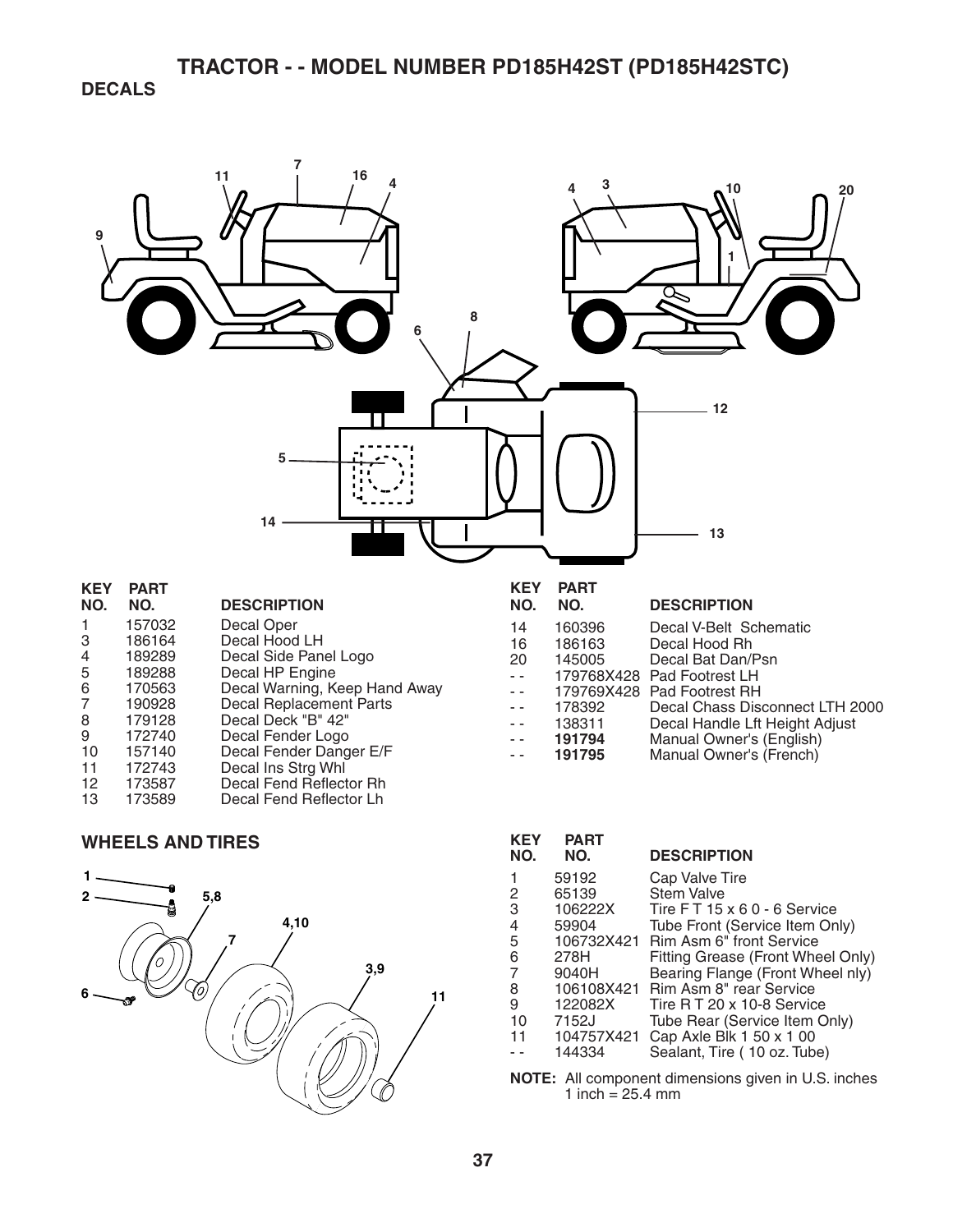**ENGINE** 



**38**

| KEY<br>NO. | PART<br>NO.        | <b>DESCRIPTION</b>                                           |
|------------|--------------------|--------------------------------------------------------------|
| 1<br>2     | 170551<br>17720408 | Control, Throttle<br>Screw Hex Thd Cut 1/4-20 x 1/2          |
| 3          |                    | Engine Briggs Model 31P777<br>(Order Parts from Engine Mfg.) |
| 4          | 137352             | Muffler                                                      |
| 13         | 165291             | <b>Muffler Gasket</b>                                        |
| 14         | 148456             | Tube Oil Drain                                               |
| 23         | 169837             | Shield, Browning/Debris Guard                                |
| 29         | 137180             | Arrester, Spark                                              |
| 31         | 185534             | Tank, Fuel                                                   |
| 32         | 140527             | Cap, Fuel                                                    |
| 33         | 123487X            | Clamp, Hose Blk                                              |
| 37         | 137040             | Line. Fuel                                                   |
| 38         | 181654             | Plug Drain Oil Easy                                          |
| 44         | 17670412           | Screw Hex Wsh THDROL 1/4-20 x<br>3/4                         |
|            |                    |                                                              |

#### **KEY PART**

| NO. | NO.      | <b>DESCRIPTION</b>                |
|-----|----------|-----------------------------------|
| 45  | 17000612 | Screw Hex Wsh Thdrol 3/8-16 x 3/4 |
| 46  | 19091416 | Washer 9/32 x 7/8 x 16 Ga.        |
| 72  | 183906   | Screw Socket Head 5/16-18 x 1     |
| 78  | 17060620 | Screw 3/8-16 x 1-1/4              |
| -81 | 73510400 | Nut Keps Hex 1/4-20 unc           |

**NOTE:** All component dimensions given in U.S. inches 1 inch =  $25.4 \, \text{mm}$ 

For engine service and replacement parts, call the toll free number for your engine manufacturer listed below:

| 1-800-233-3723 |
|----------------|
| 1-800-544-2444 |
| 1-800-558-5402 |
| 1-800-426-7701 |
| 1-949-460-5688 |
|                |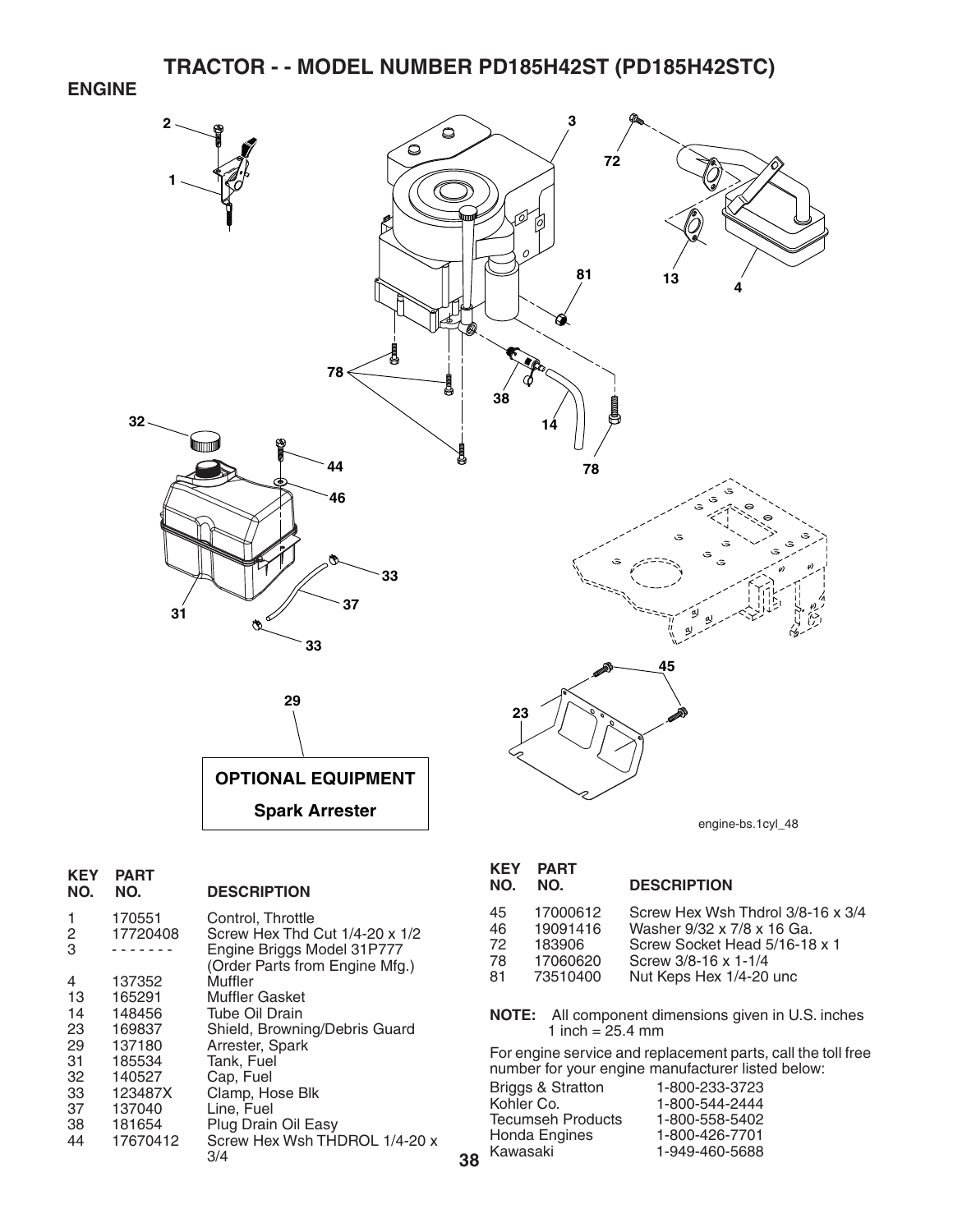**TRACTOR - - MODEL NUMBER PD185H42ST (PD185H42STC) MOWER LIFT** 



31 169865 Bearing Pvt Lift<br>32 73540600 Nut Crownlock Nut Crownlock 3/8 - 24 **NOTE:** All component dimensions given in U.S. inches 1 inch =  $25.4 \, \text{mm}$ 

18 73800800 Nut Lock W/Wsh 1/2-13 unc<br>19 139868 Arm Suspension Rear 19 139868 Arm Suspension Rear<br>20 163552 Retainer Spring 20 163552 Retainer Spring<br>31 169865 Bearing Pvt Lift

11 139865 Link Lift LH Fixed Length 12 139866 Link Lift RH Fixed Length<br>13 4939M Retainer Spring

13 4939M Retainer Spring<br>15 173288 Link Front 173288 Link Front<br>73350800 Nut Jam H 16 73350800 Nut Jam Hex 1/2-13 unc

17 175689 Trunnion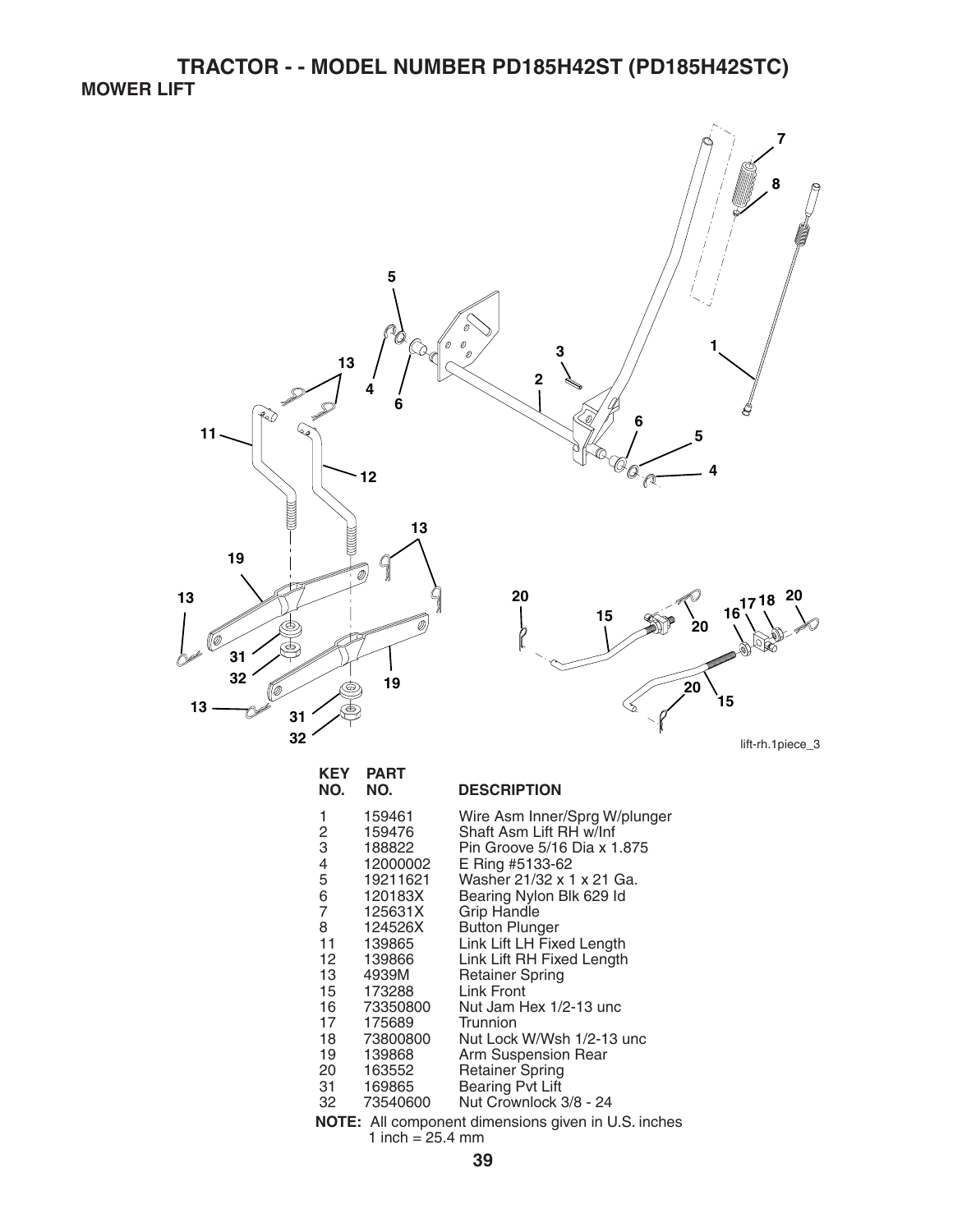**TRACTOR - - MODEL NUMBER PD185H42ST (PD185H42STC) MOWER DECK**